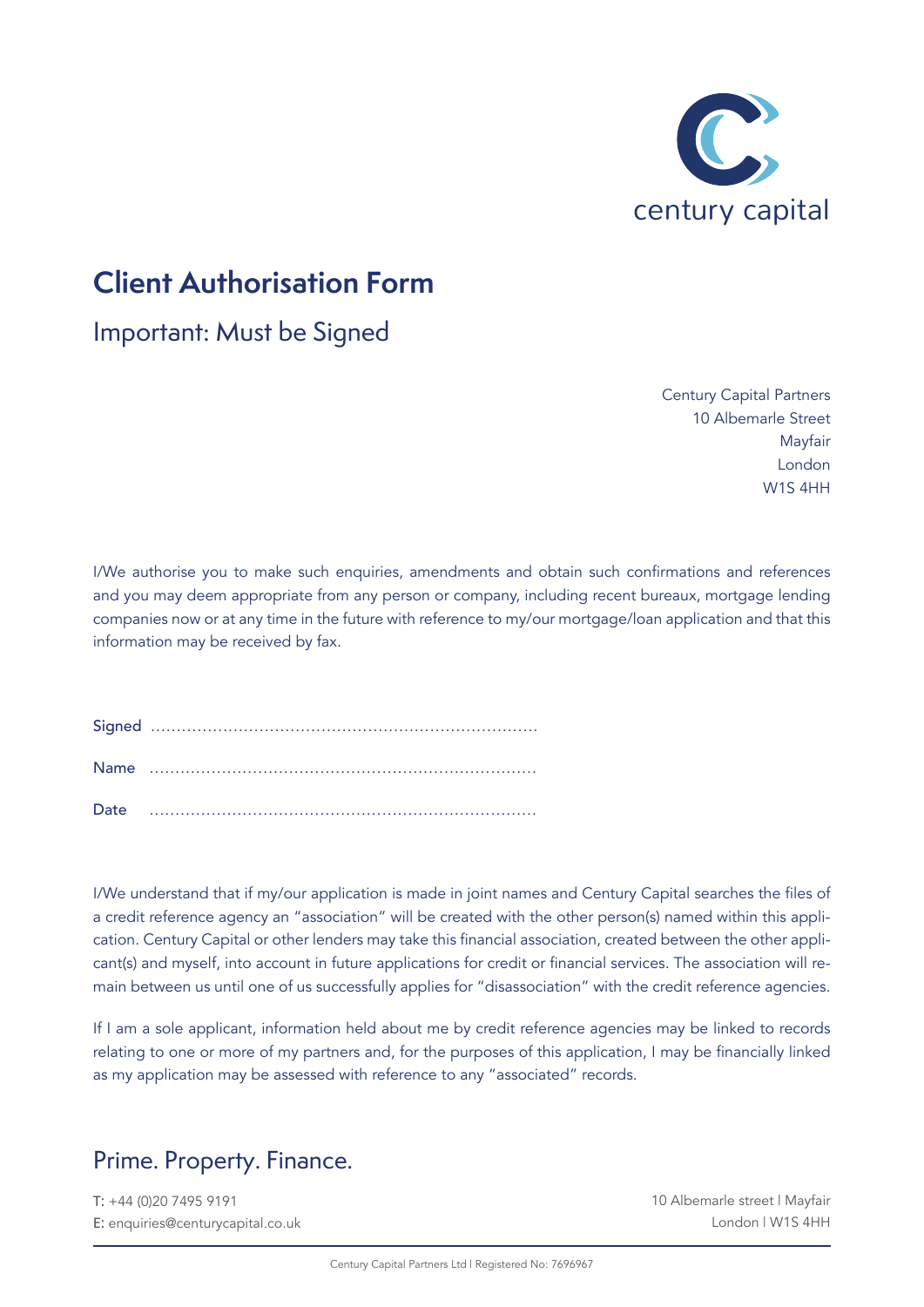I/We agree that Century Capital may make enquiries of any person including current and previous lenders, employers, landlords, accountants, bankers, the Land Registry, the Inland Revenue, and the Council of Mortgage Lenders Possessions Register in the processing of this application and the administration of my/ our account.

I/We understand that any telephone calls to do with my/our application or mortgage may be recorded and monitored for security, quality and/or training purposes.

You may be assured that we and any company associated with us will treat all personal data and sensitive personal data as confidential and will not process it for anything other than a legitimate purpose. Steps will be taken to ensure that the information is accurate, kept up to date and not kept for longer than is necessary. Measures will also be taken to safeguard against unauthorised or unlawful processing and accidental loss or destruction or damage to the data.

If at any time you wish us, or any company associated with us to cease processing your personal data or sensitive personal data, please contact The Data Protection Officer on 020 7495 9191 or in writing at Century Capital, 10 Albemarle Street, Mayfair, London, W1S 4HH.

You have the right to obtain a copy of the details and personal information that Century Capital hold on you. If you wish to obtain a copy of the personal information we hold about you, please contact us on 020 7495 9191 or in writing at Century Capital, 10 Albemarle Street, Mayfair, London, W1S 4HH.

You have the legal right of access to my/our personal records held by credit and fraud agencies and to receive details of those fraud prevention agencies from whom Century Capital obtains and with whom Century Capital records information about me/us. Century Capital will supply their names and addresses upon written request.

# Specific Authority to obtain References and Disclose Information

I/We authorise: -

a) My/Our Solicitor to disclose to Century Capital any information relevant to its lending decision and I/we waive any right to claim solicitor/client confidentiality or legal privilege in respect of such information;

b) Century Capital and/or Solicitors acting on behalf of Century Capital to

- Obtain (a) reference(s) or information relating to this mortgage application from any accountant / lender / landlord or employer named in this application form and correspondingly authorise them to provide the reference(s) / information and to make such other enquiries and take up such references as it considers necessary in relation to my/our mortgage
- Disclose information in or in connection with this mortgage application to any provider of buildings, contents or payment protection insurance in connection with my/our mortgage.

#### Prime. Property. Finance.

T: +44 (0)20 7495 9191 E: enquiries@centurycapital.co.uk

10 Albemarle street | Mayfair London | W1S 4HH